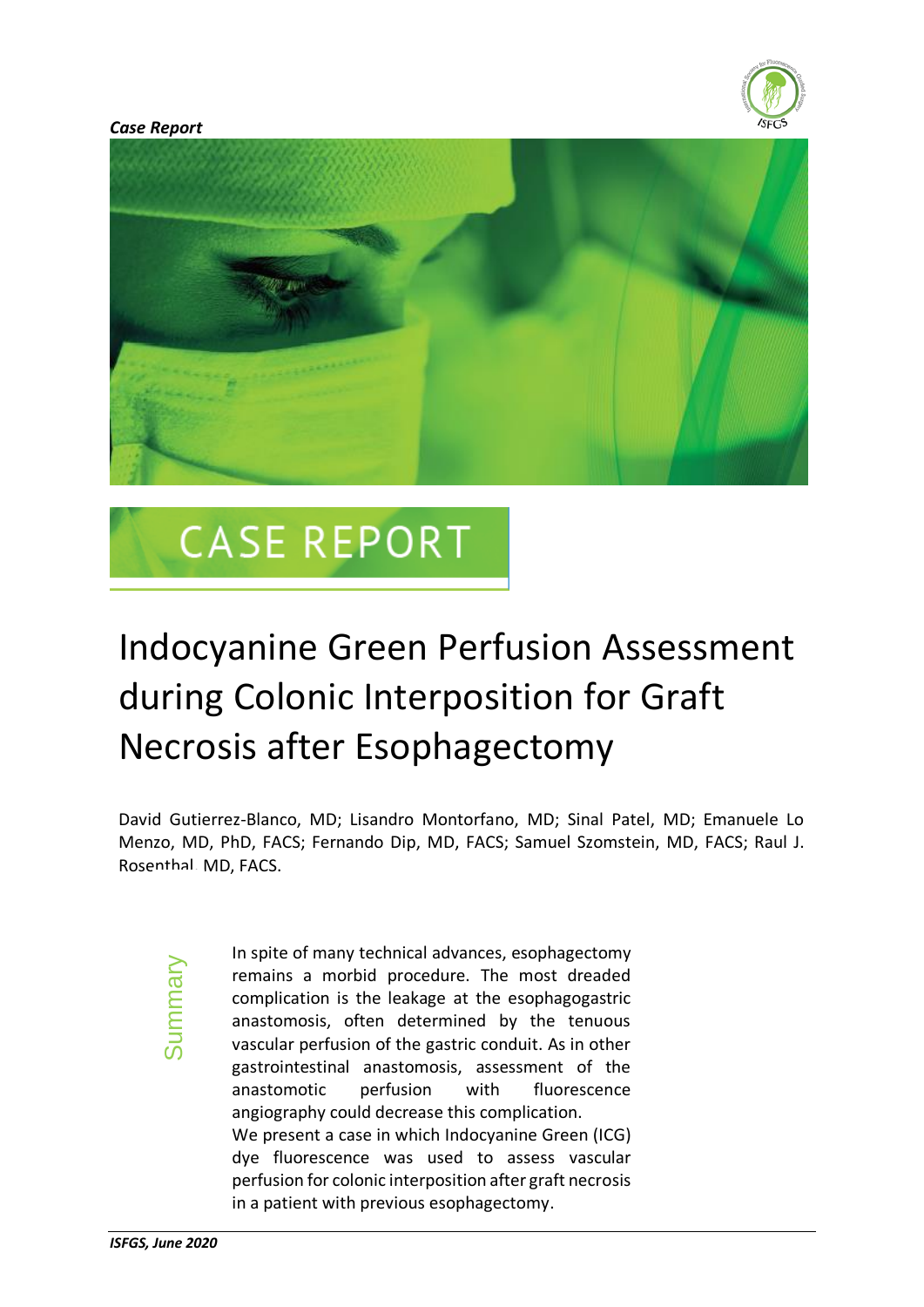

Case Report *ISFGS, June 2020* Case Report A 72-year-old Caucasian male with a past medical history of type 2 diabetes mellitus, hypertension, hyperlipidemia, myocardial infarction, gastric ulcer, gastroesophageal reflux disease (GERD), presented to the clinic complaining of lower chest discomfort and progressive dysphagia to both liquid and solid food for approximately four months. At the endoscopy he was found to have a long segmental papillomatous lesion in the distal esophagus and extending into the proximal stomach. Pathological examination of the biopsy confirmed a squamous cell carcinoma. Computed tomography (CT) of the chest and abdomen was negative for metastases. Endoscopic US and later pathology confirmed well-differentiated squamous cell carcinoma pT3 N0 stage. After discussion in the multidisciplinary meeting, and appropriate preoperative treatment, he was scheduled for a minimally invasive laparoscopic and thoracoscopic distal esophagectomy.

The procedure began with a diagnostic laparoscopy to rule out the presence of metastatic disease. After kocherization of the duodenum and a pyloroplasty, the gastroepiploic arcade was identified and preserved. The dissection was then carried out to the level of the gastroesophageal (GE) junction where a hard mass was located. The right and left crura were visualized and partially incised, enabling the tumor to be completely mobilized into the lower mediastinum. Using a meticulous technique, the tumor was detached from adhesions to both crura, and the right and left pleura. Once the esophagus was circumferentially dissected up to the level of the inferior pulmonary ligament, a greater curvature based gastric tube was fashioned. The left gastric artery was transected at the origin and lymphadenectomy was performed. Vascular perfusion of the gastric conduit was assessed with ICG fluorescence angiography. esophagectomy.

After a jejunostomy tube was inserted, the patient was turned in a left lateral decubitus position. The thoracoscopic approach began by dividing the inferior pulmonary ligament. The azigos vein was divided, and the thoracic lymphadenectomy performed. After division of the proximal portion of the esophagus, the specimen was removed.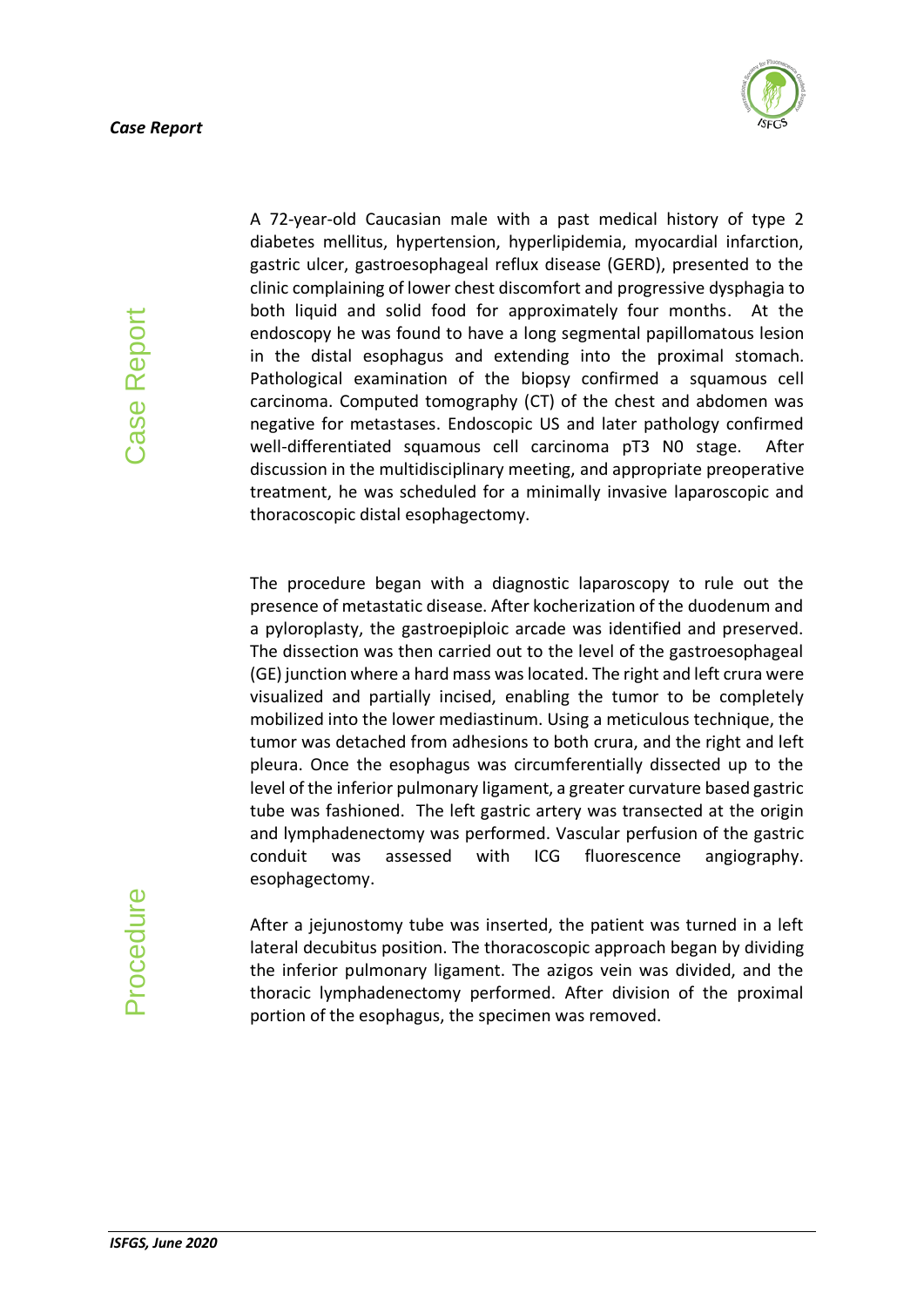

The procedure began with a midline laparotomy. The ascending, transverse, and descending colon were mobilized. Using 3.5 cc of intravenous ICG, the colonic perfusion was evaluated by sequentially clamping the middle colic and left colic. After an additional intravenous injection of ICG (3 cc), a fluorescence angiogram was performed. There was an excellent perfusion of both the esophagus and the gastric conduit *(Fig. 1).* The esophago-gastrostomy was completed using a 21 mm circular stapler. The chest was drained and closed. On postoperative day 3, the patient had a sudden drop in hemoglobin with hypotension and he was started on vasoactive support. Because of the persistent hypotension, an endoscopy was performed and demonstrated an ischemic conduit with gastric graft necrosis. The patient was taken back to the OR and the ischemic graft was resected thoracoscopically. Next, a laparoscopic exploration to divide the stomach distally required conversion to a laparotomy because of a significant hemoperitoneum. Upon further exploration, there was a large ruptured subcapsular splenic hematoma, explaining the hypotensive episode. A splenectomy was performed. The distal stomach was exteriorized via a gastrostomy tube. Additionally, a proximal cervical esophagostomy was undertaken.

Two months after the last procedure, the patient was taken to the OR for colonic interposition. The procedure began with a midline laparotomy. The ascending, transverse, and descending colon were mobilized. Using 3.5 cc of intravenous ICG, the colonic perfusion was evaluated, by clamping sequentially, the middle colic and left colic. This allowed for accurate identification of the optimally perfused colon section to utilize as a conduit *(Fig. 2).* Then, the left colic artery and the colon were divided. The right colon was brought up to the neck via a substernal route. An esophagocolostomy was performed with a double layer of running and interrupted 3-0 absorbable sutures. The rest of the gastrointestinal tract continuity was reestablished with a jejunal-colonic anastomosis and an ileal-descending colon anastomosis.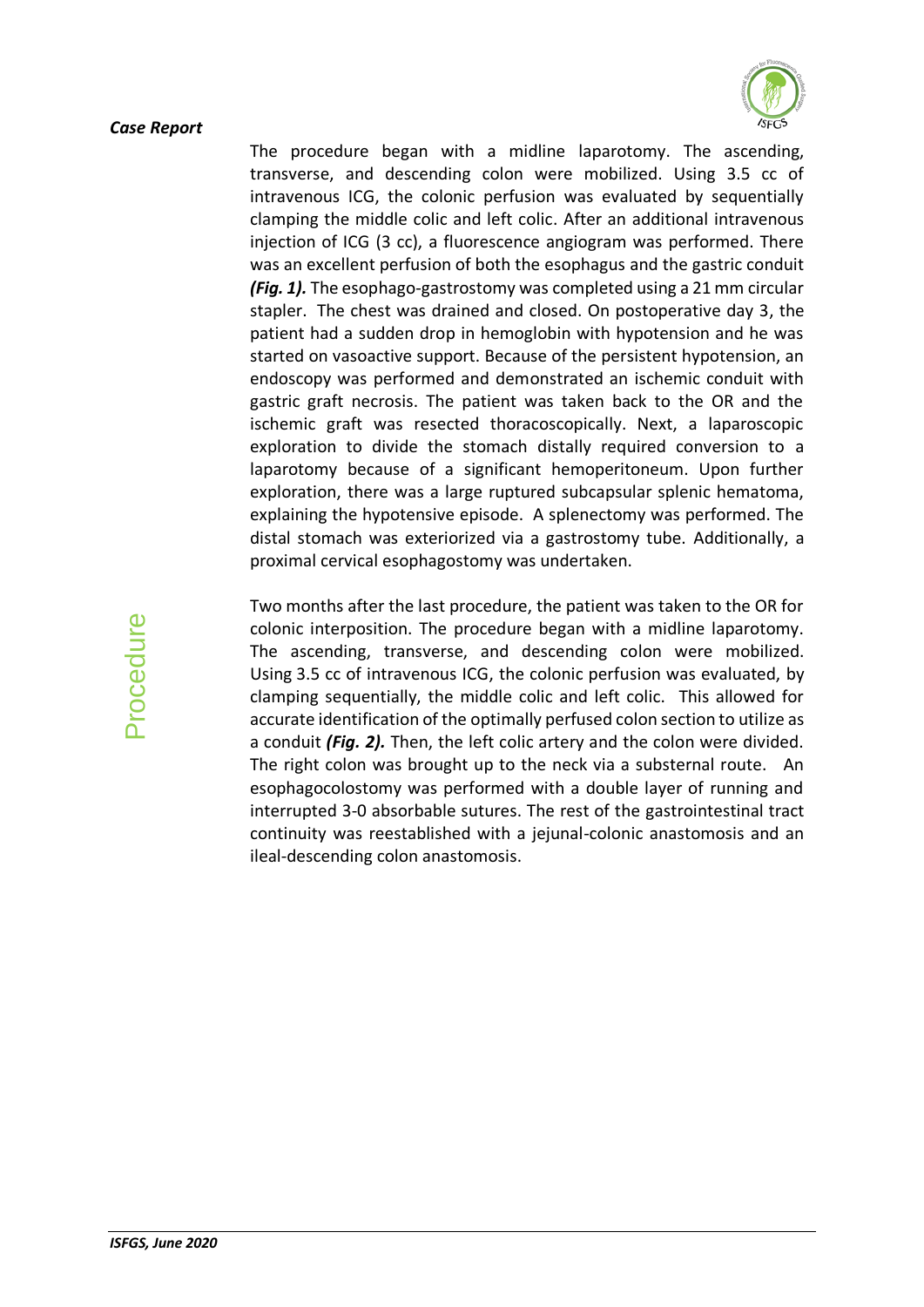



*Figure 1. Left. Esophago-gastrostomy with adequate vascular perfusion evaluated by ICG fluorescence. Right esophageal stump with white light prior to anastomosis.*



*Figure 2. Colonic perfusion and ICG*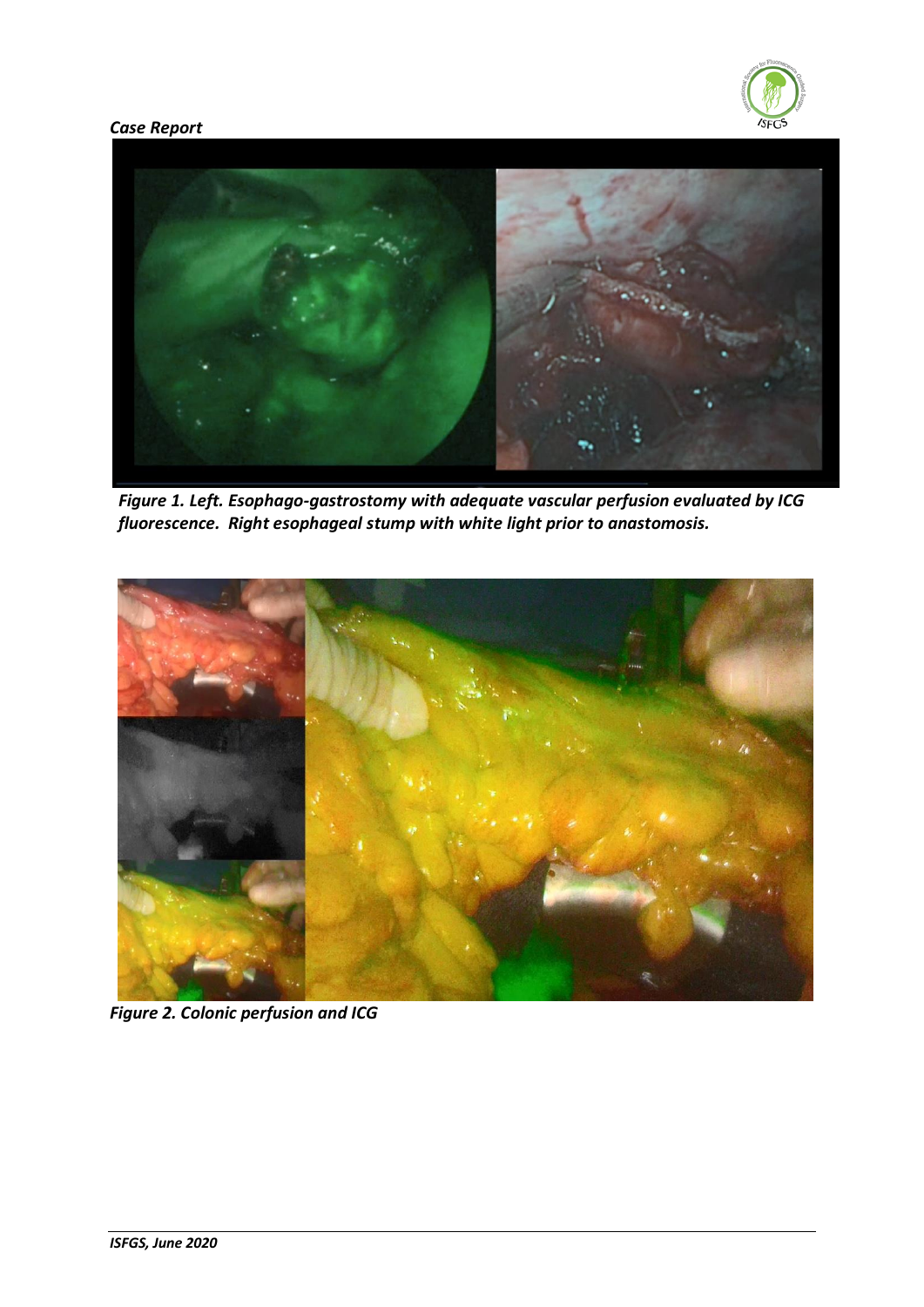



*Figure 3. Colonic interposition*



Gastric conduit ischemia after esophagectomy can occur in a delayed fashion secondary to the use of vasoactive support. In these instances, colonic interposition *(Fig 3)* is the preferred salvage procedure. The vascular perfusion assessment of the colonic conduit is paramount in the success of such a complex operation. ICG fluorescence angiography is a simple and effective technique to assess vascular perfusion.

# *References*

- 1. Lerut T, Coosemans W, Decker G, De Leyn P, Moons J, Nafteux P, Van Raemdonck D. Surgical techniques. J Surg Oncol 2005;92:218–229.
- 2. Wormuth JK, Heitmiller RF. Esophageal conduit necrosis. Thorac Surg Clin 2006;16:11–22.
- 3. Gallo G, Zwaveling S, Groen H, Van der Zee D, Hulscher J. Long-gap esophageal atresia: a metaanalysis of jejunal interposition, colon interposition, and gastric pull-up. J. Eur J Pediatr Surg 2012; 22:4202425.
- 4. Okazaki M, Asato H, Takushima A, Nakatsuka T, Ueda K, Harii K. Secondary reconstruction of failed esophageal reconstruction. Ann Plast Surg 2005;54:530–537.
- 5. Nakatsuka T, Harii K, Asato H, Takushima A, Ebihara S, Kimata Y, Yamada A, Ueda K, Ichioka S. Analytic review of 2372 free flap transfers for head and neck reconstruction following cancer resection. J Reconstr Microsurg 2003;19:3632368
- 6. Oezcelik A, Banki F, Ayazi S, Abate E, Zehetner J, Sohn HJ, et al. Detection of gastric conduit ischemia or anastomotic breakdown after cervical esophagogastrostomy: the use of computed